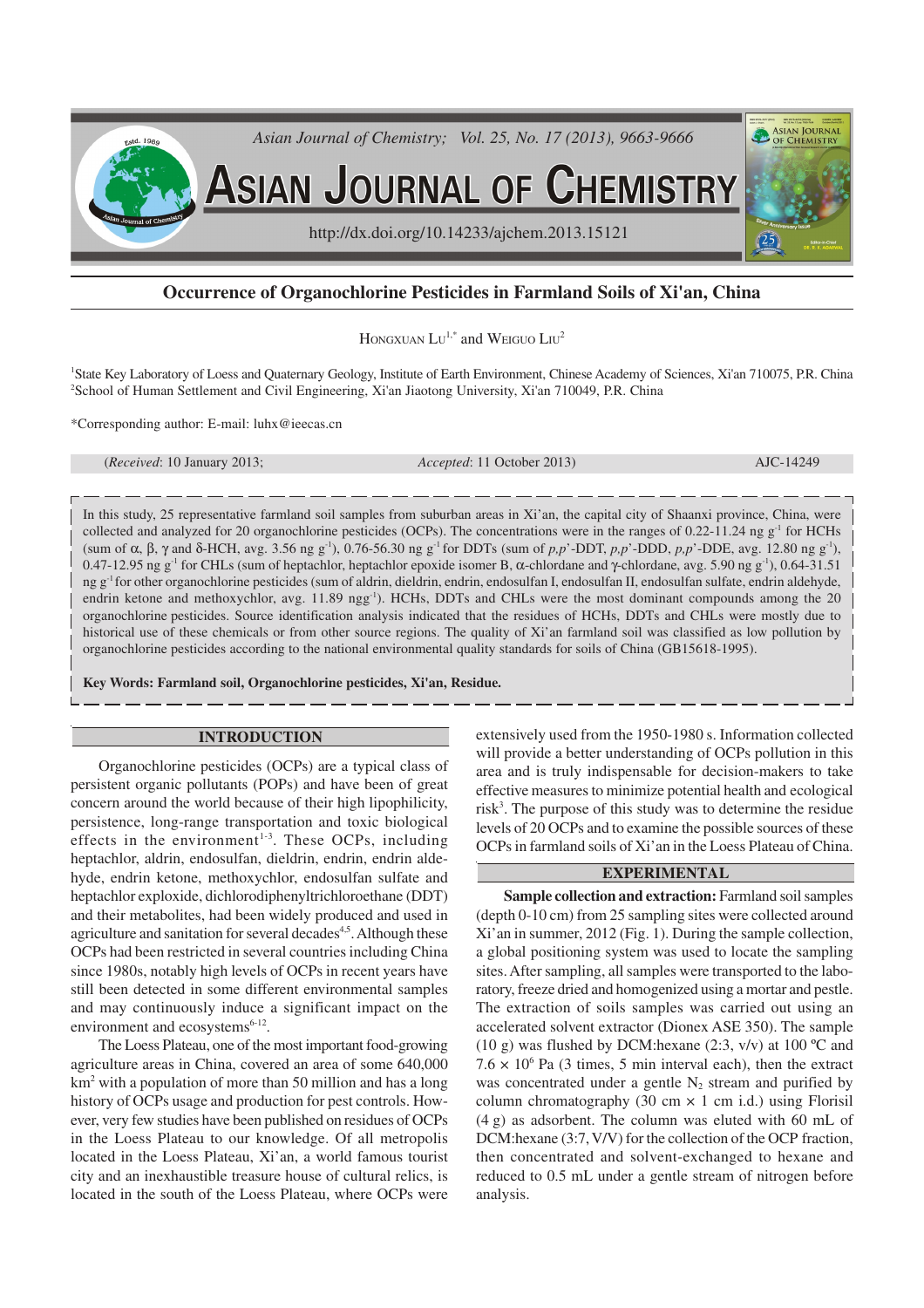

Fig. 1. Sketch map of the study area and sampling locations

**Instrumental analysis:**All sample extracts were analyzed with a HP6890 gas chromatograph equipped with a  $^{63}$ Ni electron capture detector (GC-ECD). A HP-5 (30 m  $\times$  0.25 mm i.d. with 0.25 mm film thickness) capillary column was used for separating the target analytes. Nitrogen was used as the carrier gas at 2.5 mL/min under the constant flow mode. Injector and detector temperatures were maintained at 290 ºC and 300 ºC, respectively. Column temperature was programmed from 60 ºC (held for 2 min) to 150 ºC at a rate of 10 ºC min-1 , followed by a ramp to 210 °C at a rate of 2 °C min<sup>-1</sup>, to 290 °C at a rate of 20 °C min<sup>-1</sup> (held for 10 min). Injection was conducted in splitless mode.

**Quality control and quality assurance (QC/QA):** A mixture of 20 OCP standard (including α-HCH, β-HCH, γ-HCH, δ-HCH, *p,p*'-DDT, *p,p*'-DDD, *p,p*'-DDE, heptachlor, heptachlor epoxide isomer B, α-chlordane, γ-chlordane, aldrin, dieldrin, endrin, endosulfan I, endosulfan II, endosulfan sulfate, endrin aldehyde, endrin ketone and methoxychlor), surrogate standard (PCB191) and internal standard (PCNB) were all purchased from o2si Smart Solutions (USA). The surrogate was added to each sample to monitor procedural performance and matrix effects. Quantification was performed by five-point calibration method (from 1-500 ng mL<sup>-1</sup>,  $r^2$ )

0.995). The reporting limit was defined as the lowest concentration level from the calibration curve for a specific analyte. For each batch of 10 field samples, a procedural blank, a spiked blank, a pair of spiked matrix sample/duplicate and a sample replicate were processed. The recoveries of the surrogate standards from all samples and blanks were 75-121 % and the variation of OCPs in duplicate samples was less than 20 %.

## **RESULTS AND DISCUSSION**

**Concentration of organochlorine pesticides in soils:** The mean, minimum, maximum concentration and number of detected samples of 20 OCPs in Xi'an farmland soil were shown in Table-1. Most of OCPs were detected in soil samples except for endosulfan sulfate, endrin aldehyde and methoxychlor, which were not discussed later. Among these OCPs, HCHs, DDTs and CHLs were the most dominant compounds. The total concentration of tested pesticides ranged in 4.10- 83.49 ng  $g^{-1}$  with a mean value of 34.91 ng  $g^{-1}$ .

DDTs were found in all soil samples. The total concentrations of DDTs (sum of *p,p*'-DDT, *p,p*'-DDD and *p,p*'-DDE) ranged from 0.76 to 56.30 ng  $g^{-1}$  with a mean value of 12.80 ng g-1 . Among DDT and its metabolites, *p,p*'-DDE was the most abundant and its concentrations varied from 0.46-42.54 ng  $g^{-1}$  with a mean value of 6.86 ng  $g^{-1}$ .  $p, p'$ -DDT was the second highest, varying from n.d. to 14 ng  $g<sup>-1</sup>$  with an average value of 4.17 ng  $g^{-1}$ . *p,p*'-DDD was the third highest, ranged from n.d. to 6.66 ng  $g^{-1}$  with a mean value of 1.77 ng  $g^{-1}$ . Compared to other regions and countries, DDT contamination in farmland soil of Xi'an was lower than those in similar agricultural areas in China such as Shanghai<sup>3</sup>, Haining<sup>6</sup>, Hong Kong<sup>7</sup>, Guangzhou<sup>10</sup>, Beijing<sup>12</sup>, Shenyang<sup>13</sup> and in Poland (4.3-2400  $ngg^{-1}$ <sup>14</sup> and German (23.7-173 ng g<sup>-1</sup>)<sup>15</sup>. The relatively lower level of DDTs indicated a decreasing trend in farmland soil DDT contamination of Xi'an.

| TABLE-1                                                                          |                    |         |         |       |                   |  |  |
|----------------------------------------------------------------------------------|--------------------|---------|---------|-------|-------------------|--|--|
| CONCENTRATION (ng g <sup>-1</sup> ) OF INDIVIDUAL OCPS IN FARMLAND SOIL OF XI'AN |                    |         |         |       |                   |  |  |
| Compound                                                                         | Number of detected | Minimum | Maximum | s.d.  | Mean              |  |  |
| $p, p'$ -DDE                                                                     | 25                 | 0.46    | 42.54   | 9.10  | 6.86              |  |  |
| $p, p'$ -DDD                                                                     | 21                 | n.d.    | 6.66    | 1.76  | 1.77              |  |  |
| $p, p'$ -DDT                                                                     | 24                 | n.d.    | 14.00   | 3.94  | 4.17              |  |  |
| <b>DDTs</b>                                                                      |                    | 0.76    | 56.30   | 13.38 | 12.80             |  |  |
| $\alpha$ -HCH,                                                                   | 25                 | 0.22    | 2.57    | 0.50  | 0.72              |  |  |
| $\beta$ -HCH                                                                     | 18                 | n.d.    | 6.22    | 1.43  | 2.02              |  |  |
| $\gamma$ -HCH,                                                                   | 18                 | n.d.    | 2.13    | 0.47  | 0.56              |  |  |
| $\delta$ -HCH                                                                    | 15                 | n.d.    | 0.76    | 0.26  | 0.25              |  |  |
| <b>HCHs</b>                                                                      | -                  | 0.22    | 11.24   | 2.43  | 3.56              |  |  |
| Heptachlor                                                                       | 22                 | n.d.    | 4.04    | 1.04  | 1.19              |  |  |
| Heptachlor epoxide isomer B                                                      | 21                 | n.d.    | 3.44    | 0.96  | 0.80              |  |  |
| $\alpha$ -Chlordane                                                              | 25                 | 0.29    | 6.84    | 1.38  | 2.14              |  |  |
| $\gamma$ -Chlordane                                                              | 25                 | 0.18    | 4.41    | 1.07  | 1.78              |  |  |
| <b>CHLs</b>                                                                      |                    | 0.47    | 12.95   | 3.55  | 5.90              |  |  |
| Endosulfan I                                                                     | 23                 | n.d.    | 4.89    | 1.32  | 1.60              |  |  |
| Endosulfan II                                                                    | 19                 | n.d.    | 8.50    | 2.54  | 2.23              |  |  |
| Endosulfan sulfate                                                               | $\overline{0}$     | n.d.    | n.d.    |       | $\qquad \qquad -$ |  |  |
| Aldrin                                                                           | 25                 | 0.20    | 3.44    | 0.96  | 0.80              |  |  |
| Dieldrin                                                                         | 19                 | n.d.    | 4.56    | 1.29  | 1.00              |  |  |
| Endrin                                                                           | 23                 | n.d.    | 13.35   | 3.25  | 3.58              |  |  |
| Endrin aldehyde                                                                  | $\boldsymbol{0}$   | n.d.    | n.d.    |       | n.d.              |  |  |
| Endrin ketone                                                                    | 19                 | n.d.    | 9.57    | 2.28  | 2.10              |  |  |
| Methoxychlor                                                                     | $\boldsymbol{0}$   | n.d.    | n.d.    |       |                   |  |  |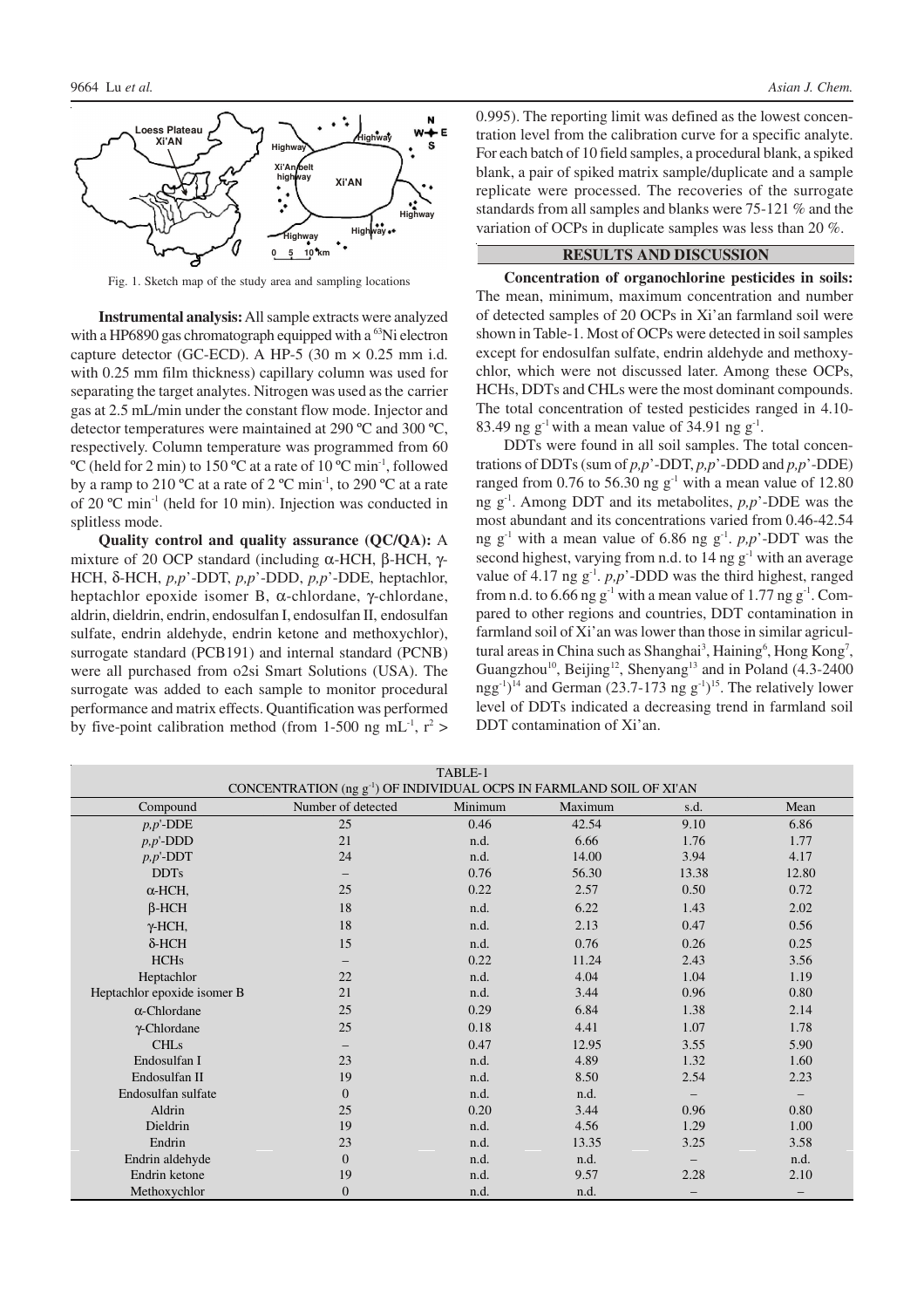HCHs, another typical OCPs including α-HCH, β-HCH, γ-HCH and δ-HCH, were all detected in Xi'an farmland soil. The total concentrations of HCHs (sum of α-HCH, β-HCH, γ-HCH and δ-HCH) varied from 0.22 to 11.24 ng g<sup>-1</sup> with an average value of  $3.56$  ng  $g^{-1}$ . Among them, the concentration of individual chemical was generally in an order:  $\beta$ -HCH > α-HCH > γ-HCH > δ-HCH. β-HCH was the most dominant, which ranged from n.d. to  $6.22$  ng  $g^{-1}$  with a mean value of 2.02 ng g<sup>-1</sup>. The concentrations of α-HCH,  $\gamma$ -HCH and δ-HCH ranged from 0.22-2.57 ng g<sup>-1</sup> (avg. 0.72 ng g<sup>-1</sup>), n.d. to 2.13 ng  $g^{-1}$  (avg. 0.56 ng g<sup>-1</sup>), n.d. to 0.76 ng g<sup>-1</sup> (avg. 0.25 ng g<sup>-1</sup>), respectively (Table-1). Compared to other regions in China, *e.g.* Shanghai  $(2.4 \text{ ng } g^{-1})^3$ , Beijing  $(1.5 \text{ ng } g^{-1})^9$ , haning  $(0.7 \text{ m})^3$ ng g<sup>-1</sup>)<sup>6</sup>, Harbin (7.1 ng g<sup>-1</sup>)<sup>11</sup>, Guangzhou (6.2 ng g<sup>-1</sup>)<sup>10</sup> and Hong Kong  $(6.2 \text{ ng g}^{-1})^7$ , the contamination of HCHs in farmland soil of Xi'an was found in a medium level (Table-2).

Heptachlor, heptachlor epoxide isomer B, α-chlordane and γ-chlordane are the most abundant chlordane-related compounds (CHLs) and are still being used against termites in China nowadays<sup>16</sup>. The total concentrations of CHLs (sum of heptachlor, heptachlor epoxide isomer B, α-chlordane and γ-chlordane) varied from 0.47-12.95 ng  $g<sup>-1</sup>$  with an average value of 5.90 ng  $g^{-1}$ . The levels of CHLs found in this study were higher than those in agricultural soil of Shanghai (from n.d. to 10.0 ng g<sup>-1</sup>, avg. 2.5 ng g<sup>-1</sup>)<sup>3</sup>. Among them,  $\alpha$ -chlordane and γ-chlordane were detected in all soil samples and ranged from 0.29-6.84 ng g<sup>-1</sup> (avg. 2.14 ng g<sup>-1</sup>), 0.18-4.41 ng g<sup>-1</sup> (avg.  $1.78$  ng  $g^{-1}$ ), respectively (Table-1) and Heptachlor, heptachlor epoxide isomer B were detected in 22 and 21 of the 25 samples and ranged from n.d. to 4.04 ng  $g^{-1}$  (avg. 1.19 ng  $g^{-1}$ ), n.d. to 3.44 ng  $g^{-1}$  (avg. 0.80 ng  $g^{-1}$ ), respectively (Table-1).

The other OCPs, including endosulfan I, endosulfan II, aldrin, dieldrin, endrin and endrin ketone, were also found in farmland soil of Xi'an. Their total concentrations were in the range of 0.64-31.51 ng  $g^{-1}$  with a mean value of 11.89 ng  $g^{-1}$ . Among them, endosulfan I and endosulfan II are still being used on cotton and crops in China. In our study, the total concentrations of endosulfan (sum of endosulfan I and endosulfan II) varied from n.d. to 12.60 ng  $g^{-1}$  (avg. 3.83 ng  $g^{-1}$ ). The concentration of endosulfan II (avg.  $2.23$  ngg<sup>-1</sup>) was slight higher than that of endosulfan I (avg. 1.60 ng  $g^{-1}$ ) probably because of the more rapid degradation of endosulfan I. Aldrin, dieldrin, endrin and endrin ketone had never been produced and farmland used in China, however, these chemical were also detected in farmland soils of Xi'an with a relatively high

level ranging from 0.33-18.92 ng  $g^{-1}$  (avg. 8.06 ng  $g^{-1}$ ). The high contamination level of these OCPs was possibly transported by air parcels since they were detected in  $PM_{2.5}$  and  $PM_{10}$  in Beijing<sup>17</sup> and other water samples<sup>18</sup>.

**Sources and fate of DDT, HCH and chlordane:** The relationships between the parent compounds and their metabolite can provide some useful information on the source of OCPs. HCHs are used in two formulations: technical HCH and lindane. Technical HCH contains 60-70 % α-HCH, 10-12 % γ-HCH, 6-10 % δ-HCH, 5-12 % β-HCH, while lindane contains > 99 %  $\gamma$ -HCH<sup>19</sup>. The original ratios of  $\alpha$ -/ $\gamma$ -HCH and  $α$ -/β-HCH for technical HCH are generally around 5-7 and 5-14, respectively. Technical HCH has been banned in 1983 while lindane is still being consumed in China, so ratio of α-/γ-HCH could be used to monitor the source (technical HCH or lindane) and ratio of  $\alpha$ -/ $\beta$ -HCH could be used to estimate the history of the usage of technical HCH (fresh or historical). The high  $\alpha$ -/ $\gamma$ -HCH ratio in soils suggests the historical usage of technical HCH, while a low ratio indicates recent input of lindane. In our study, the ratio of  $\alpha$ -/ $\gamma$ -HCH in farmland soil of Xi'an varied from 0.6-6.3 (Table-3) with an average value of 1.5, while the ratio of α-/β-HCH ranged from 0.2-0.8 with a mean value of 0.4. These suggested that there has not been fresh input of technical HCH and lindane in Xi'an area.

Technical DDT generally contains 77.1 % *p,p*'-DDT, 4 % *p,p*'-DDE and 14.9 % *o,p*'-DDT<sup>20</sup> . The ratio of *p,p*'-DDT/ *p,p*'-DDE can be used to estimate the age of DDT since DDT can be converted to DDE under aerobic condition<sup>21</sup>. A small ratio of *p,p*'-DDT/*p,p*'-DDE (< 1) indicates historical usage, while a value much greater than 1 suggests fresh inputs<sup>22</sup>. In this study, as shown in Table-3, the ratio of *p,p*'-DDT/*p,p*'- DDE for the 25 soil samples ranged from 0-2.0 with a mean value of 0.7, which is higher than Beijing $8.9$  but lower than Harbin<sup>11</sup> and Guangzhou<sup>10</sup>. The relatively lower value of  $p, p'$ -DDT/*p,p*'-DDE indicates that there is no recent introduction of technical DDT in the study area.

The ratio of α-chlordane/γ-chlordane in technical chlordane is 0.77<sup>23</sup>. According to previous study,  $\gamma$ -chlordane is easier to degrade, so a ratio of α-Chlordane/γ-chlordane > 1 can be employed as an indicator of historical usage of technical chlordane. In this study, most of the soil concentrations of γ-chlordane are higher than those of  $\alpha$ -chlordane. As shown in Table-3, the ratio of α-chlordane/γ-chlordane for the 25 soil samples ranged from 0.6-2.4 with a mean value of 1.3. These suggested

| TABLE-2                                                            |                   |                    |             |               |                          |                                 |            |            |
|--------------------------------------------------------------------|-------------------|--------------------|-------------|---------------|--------------------------|---------------------------------|------------|------------|
| COMPARISON OF MEAN CONCENTRATION FOR DDTS AND HCHS                 |                   |                    |             |               |                          |                                 |            |            |
|                                                                    |                   |                    |             |               |                          |                                 |            |            |
| IN SOILS OF XI'AN WITH OTHER REGIONS IN CHINA (UNIT: ng $g^{-1}$ ) |                   |                    |             |               |                          |                                 |            |            |
| Survey<br>Region<br>year                                           | Land use          | <b>DDTs</b>        | <b>HCHs</b> | $p, p'$ -DDT/ | $\alpha$ -HCH/           | $\alpha$ -HCH/                  | References |            |
|                                                                    |                   |                    |             | $p, p'$ -DDE  | $\gamma$ -HCH            | $\beta$ -HCH                    |            |            |
| Xi'An                                                              | 2012              | Agriculture        | 12.80       | 3.56          | 0.7                      | 1.5                             | 0.4        | This study |
| Shanghai                                                           | 2007              | Agriculture        | 21.4        | 2.4           |                          | 2.8                             |            |            |
| <b>Beijing</b>                                                     | 2007              | Irrigated soils    | 31.3        | 1.1           |                          | $\qquad \qquad - \qquad \qquad$ |            | 12         |
| Harbin                                                             | 2006              | Urban and suburban | 5.4         | 7.1           | 2.5                      | 2.7                             | 0.1        | 11         |
| <b>Beijing</b>                                                     | 2003              | Urban and suburban | 38.2        | 5.8           | 0.4                      | 0.5                             | 0.2        | 8          |
| Beijing                                                            | 2003              | Agriculture        | 77.2        | 1.5           | 0.4                      | 1.4                             | 0.7        | 9          |
| Haining                                                            | $\qquad \qquad -$ | Agriculture        | 83.0        | 0.7           | $\overline{\phantom{0}}$ | $\overline{\phantom{0}}$        |            | 6          |
| Guangzhou                                                          | 2004              | Agriculture        | 64.6        | 6.2           | 0.8                      | 1.7                             |            | 10         |
| Hongkong                                                           | $-$               | Rural and Urban    | 0.52        | 6.2           |                          | 6.0                             |            | 18         |